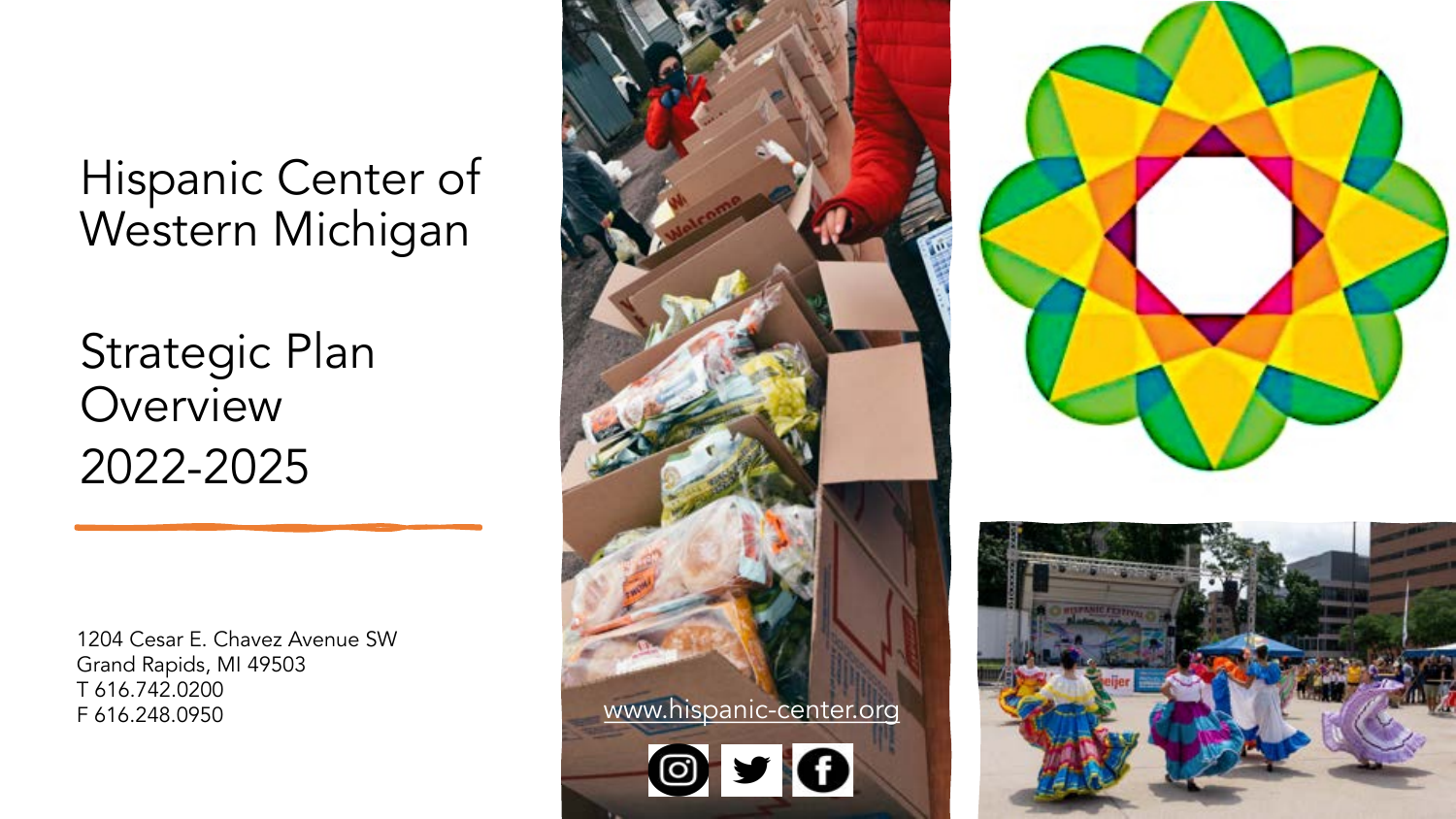

### Strategic Plan 2022-2025 WHO WE ARE

### Our Story

Founded in 1978, The Hispanic Center of Western Michigan is a non-profit organization serving the needs of the Latino population and broader community. We strive to provide an avenue for education and openness to promote dialogue about the distinctions and values from different nationalities and cultures.

We focus on the common thread that unites all people: a desire for understanding and respecting and celebrating our differences. The way we do this is by advocating for the dignity of every individual, providing access to services that create equity, and investing in relationships within the community to ensure that our services continue to impact lives.

Located in the heart of Roosevelt Park, the largest Latino neighborhood in Grand Rapids, the Hispanic Center is able to serve more than 30,000 individuals directly and through our community outreach efforts . Not limited to Grand Rapids, we seek to address the needs of Latinos across Western Michigan. The staff is completely bilingual and multi-cultural. We understand our Latino neighbors, connect with them and work to achieve self-sufficiency together.

The Hispanic Center of Western Michigan is entering a new stage in its maturity as an organization. Under new leadership, the HCWM has achieved financial and organizational stability and is primed for growth and greater impact on the community we serve.

This document includes an overview of our Strategic Plan that will guide the HCWM over the next 3 years to serve the Latino community sustainably and with an unrelenting focus on the mission.

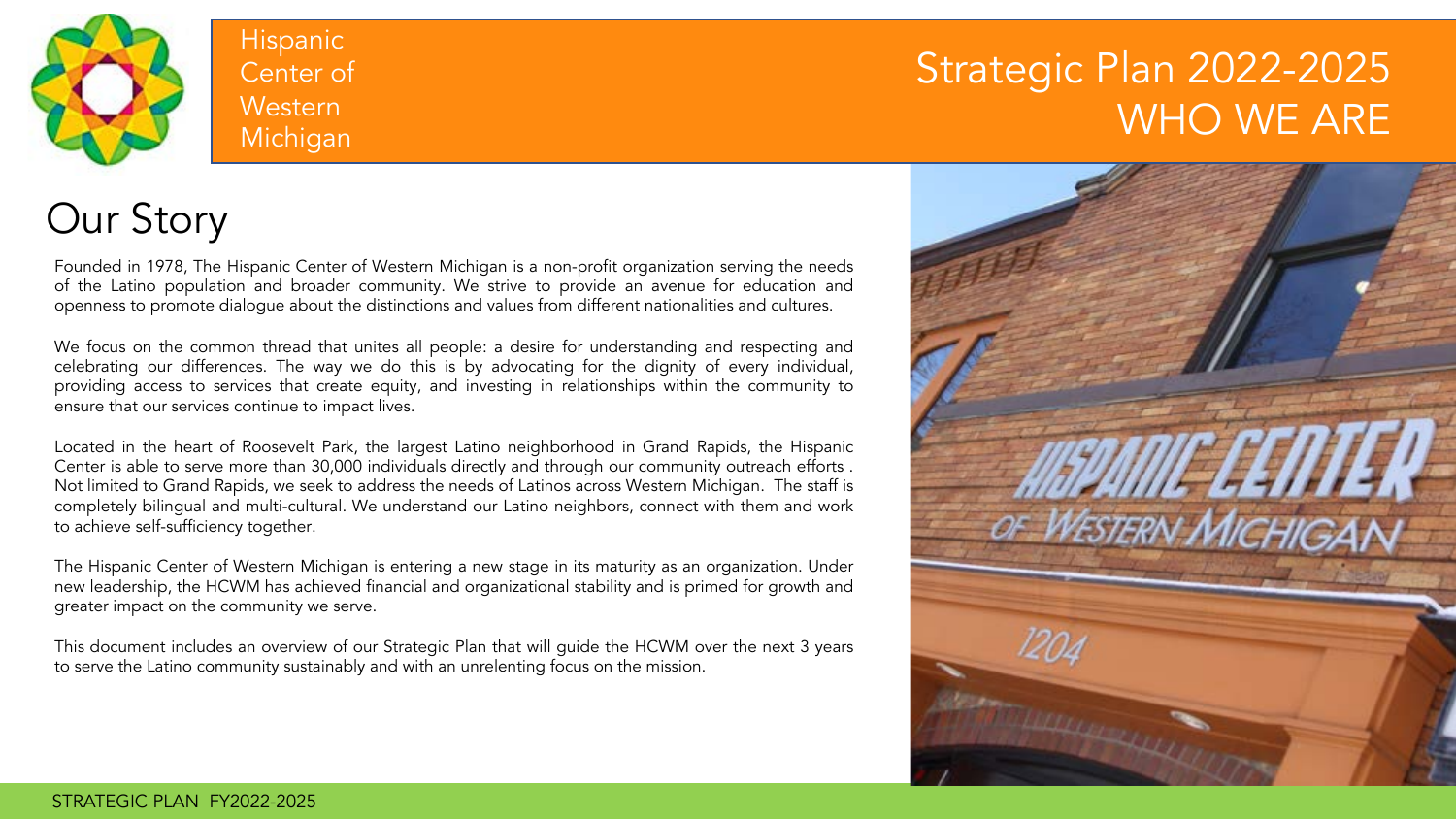

### Strategic Plan 2022-2025 OUR MISSION



Empowering the Hispanic community to achieve equity, self-sufficiency and personalized prosperity.

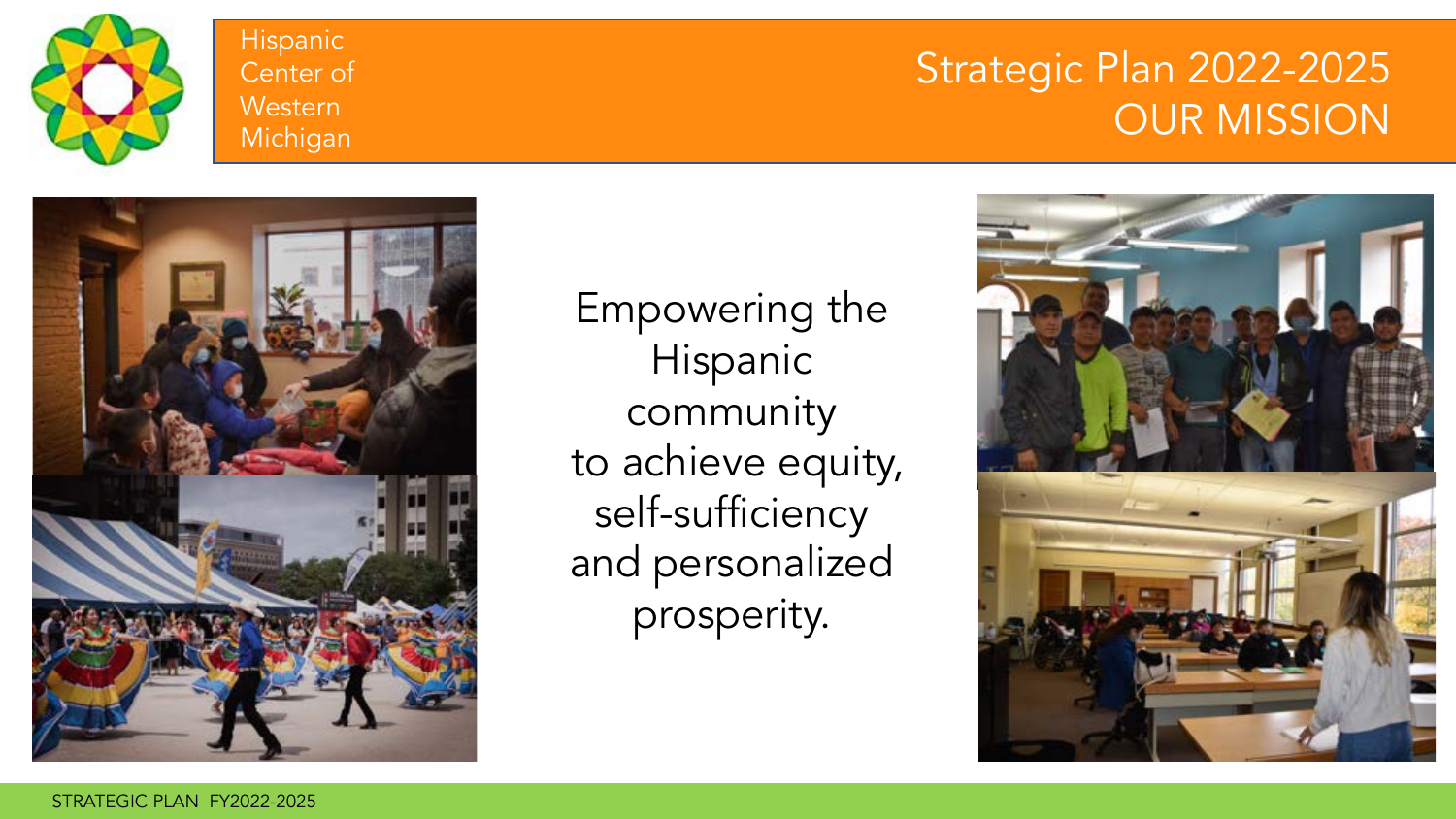

### Strategic Plan 2022-2025 WHO WE SERVE

## Our Diverse Community

Central to our Strategic Plan are the clients we serve today and into the future.

The Hispanic Center of Western Michigan proudly serves a diverse Latinx community that come from different backgrounds. The majority of our clients come from varying Hispanic / Latin American countries including Mexico, Guatemala, Venezuela, etc. They are generally first, second or third generation immigrants whose first language is Spanish and in some cases their native dialect.

Our holistic approach to our services seeks to target all household members from early childhood to those in their senior years.

Due to the variance in client needs and our limited resources, we have learned the importance of listening to our clients' needs to ensure our programs meet client expectations and are effective.

Percent Hispanic or Latino by County: 2020 Michigan: 5.696



#### Michigan counties

| Oceana County     | 15.49 |
|-------------------|-------|
| Van Buren County  | 11.9% |
| Kent County       | 11.4% |
| Ottawa County     | 9.9%  |
| Lake County       | 9.9%  |
| St. Joseph County | 8.9%  |
| Saginaw County    | 8.9%  |
| Ingham County     | 8.6%  |
| Lenawee County    | 8.5%  |
| Allegan County    | 7.8%  |
|                   |       |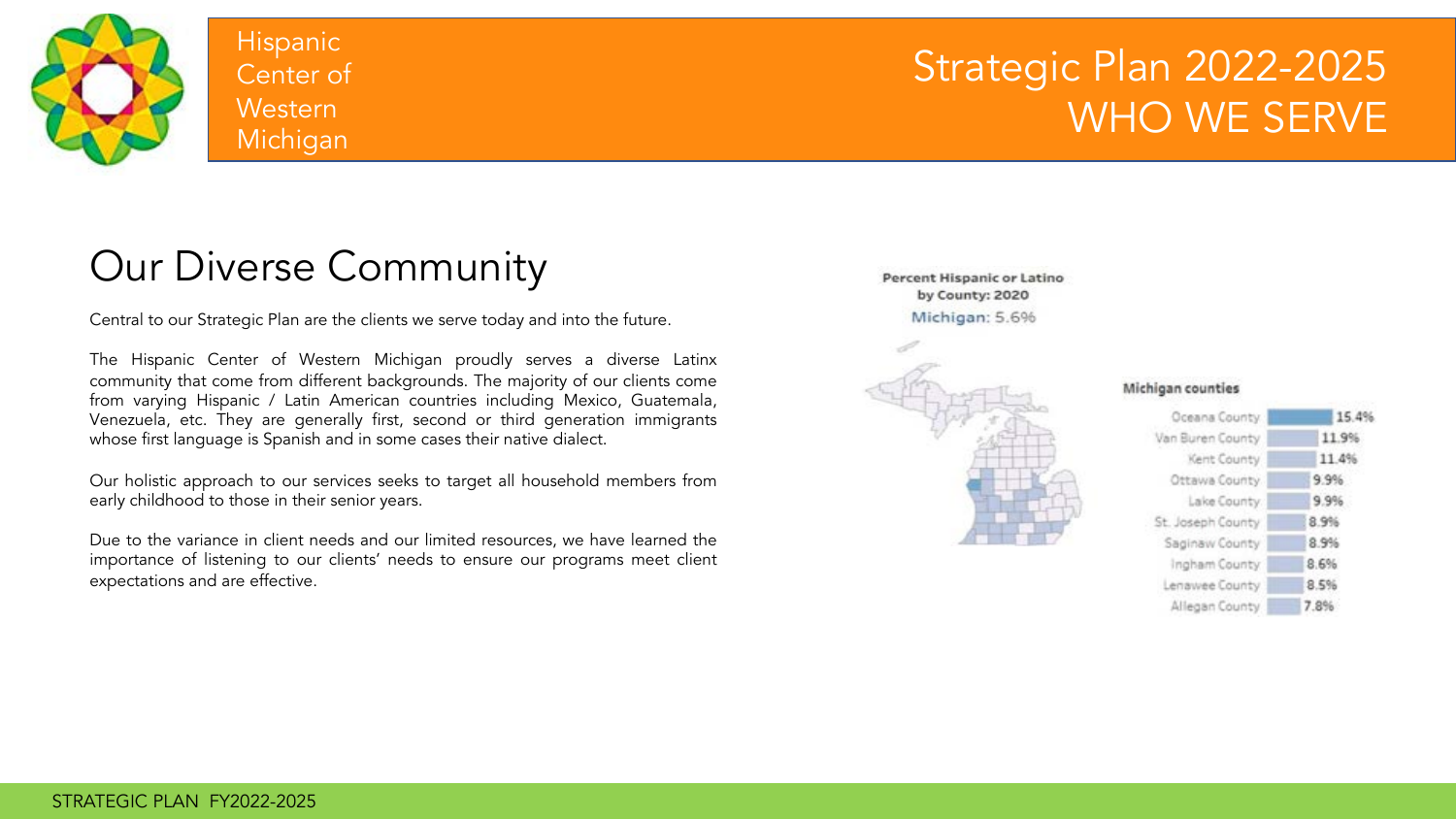

### Strategic Plan 2022-2025 OUR TEAM

## A Shared Passion for our Mission

Our committed and talented team at the Hispanic Center of Western Michigan is comprised of over 200 full and part time Staff, Leaders, Board Members, Contractors and Volunteers who share a passion for our mission and the communities we serve.

All HCWM Staff Members are bi-lingual and multi-cultural, reflecting the communities we serve. Our 50+ contractors and 100+ volunteers help us reach more community members, increasing our impact and improving outcomes.

Included in our 3-Year Strategic Plan is a focus on our people and culture. Our goal is to become the "non-profit of choice" for people who want to be a part of and contribute to our mission and the communities we serve.

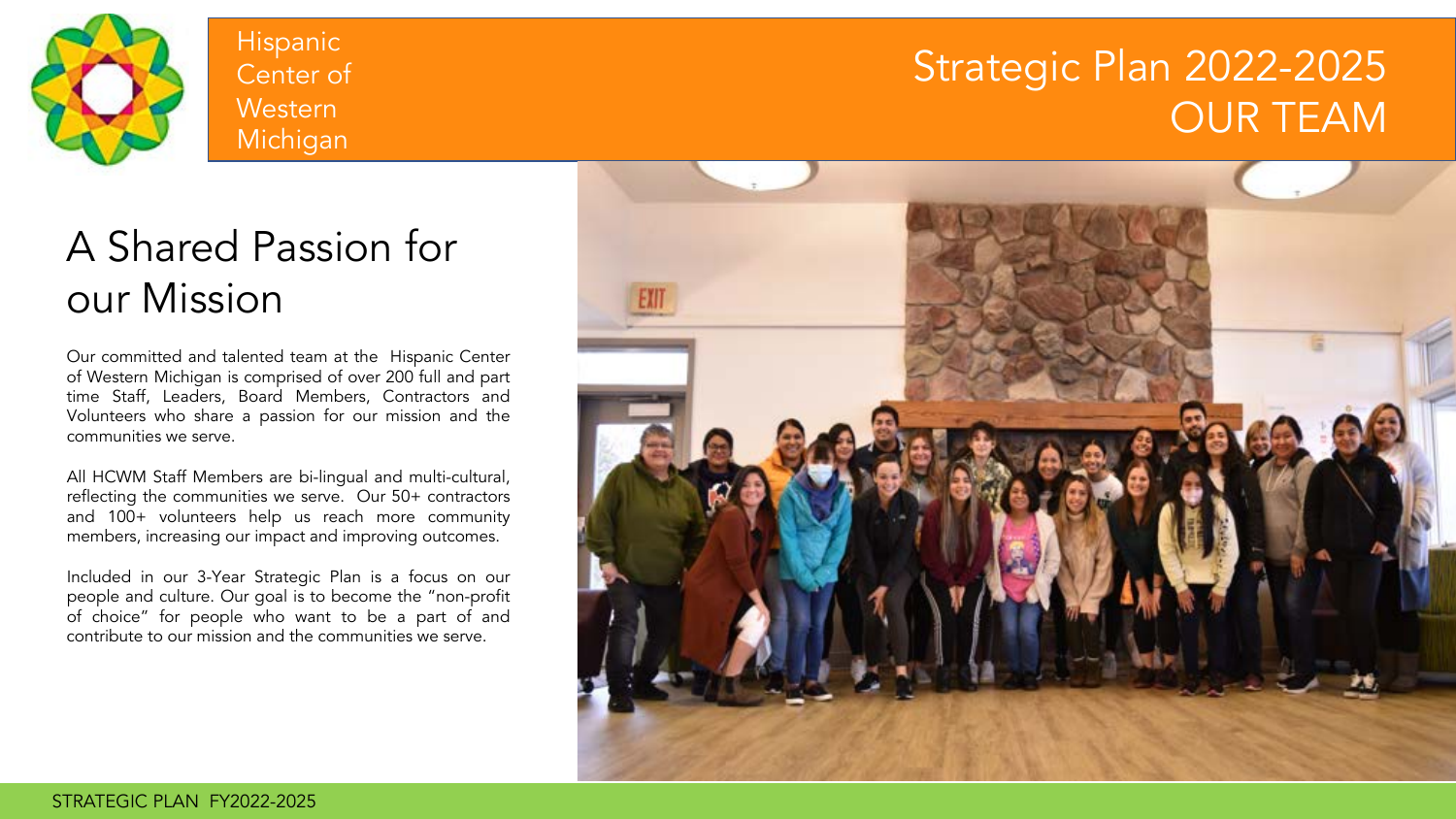

## Strategic Plan 2022-2025 OUR VALUES

# Values Led and Community Focused

The Hispanic Center of Western Michigan strives to create a welcoming, open, transparent, and safe environment where staff and community members can grow, feel empowered, and thrive. As part of the Strategic Planning process and through a series of leadership meetings and staff retreats that encouraged our staff to voice their concerns, opinions and ideas, we created and finalized six core values and supporting behaviors.

These values give us a common language for our organizational culture and help us hold one another accountable for how we interact internally and externally.

### **ACCOUNTABILITY**

- Be self-aware
- Set goals and hold each other mutually accountable
- Work effectively together to achieve excellence
- Honor commitments
- Communicate expectations clearly
- Acknowledge mistakes and discuss them

### **WWW MUTUAL RESPECT**

- Embrace dignity
- **Speak honestly and with empathy**
- Listen intentionally

### **BOLDNESS**

- Adapt and respond to needs with intentionality
- Anticipate and create innovative solutions to problems
- Take courageous action
- Amplify community voices

### $\bigvee$  GROWTH & WELL-BEING

- Help individuals achieve their own definition of prosperity
- Encourage and support the continuous pursuit of learning
- Give and receive candid feedback

#### 暴 **COLLABORATION**

- Engage our community to inspire programming & solutions
- Drive cross-functional collaboration to provide holistic solutions
- Create partnerships that expand the impact of our work
- Seek different ideas and perspectives to strengthen our decision making

#### INCLUSION **MARK**

- Respect and celebrate differences
- Challenge stereotypes
- Be a proactive upstander
- Listen and learn from others' life experiences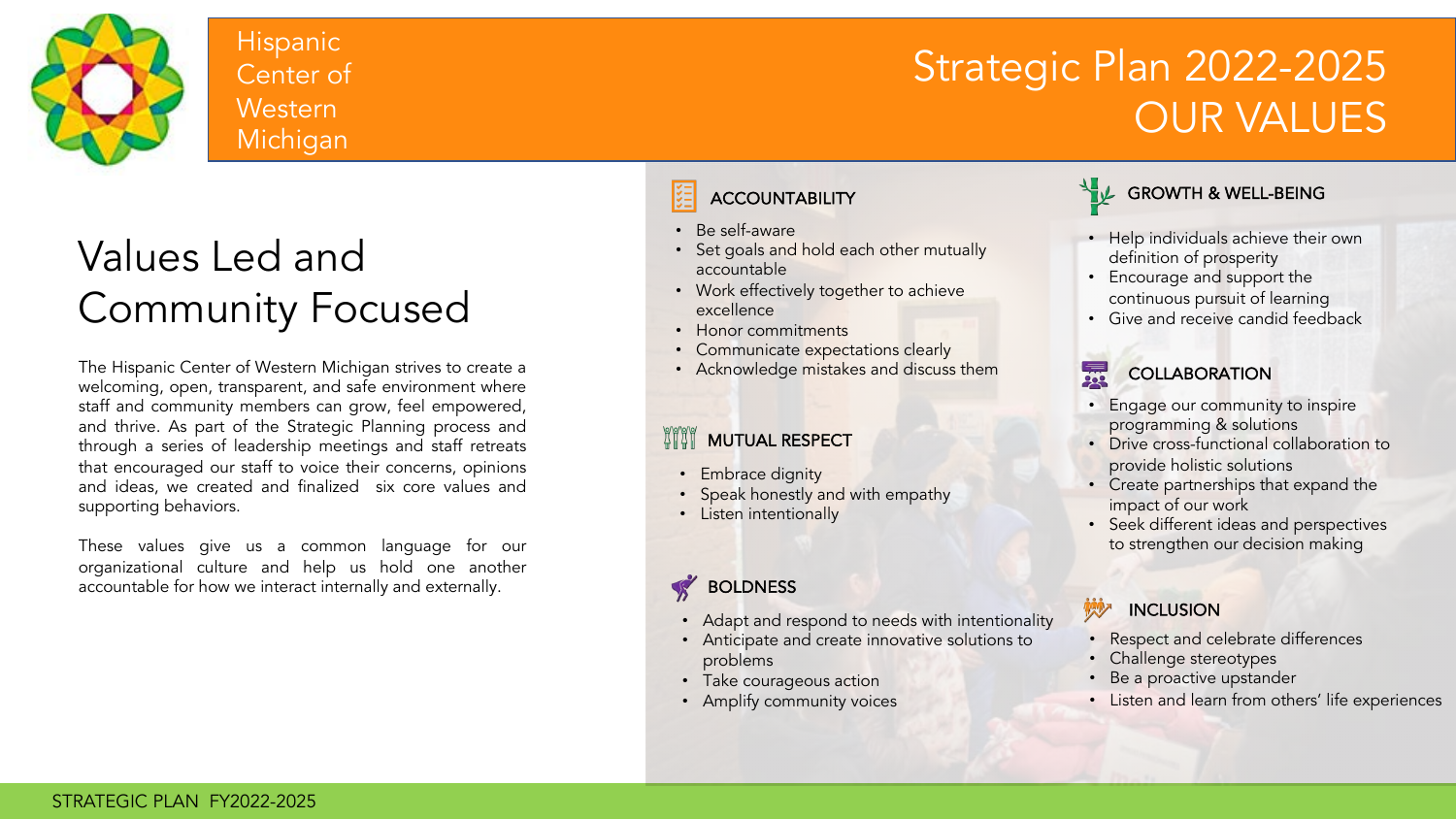

### Strategic Plan 2022-2025 PROGRAMMING

# Optimizing Programming Impact

Providing some of the most requested services, the HCWM takes a holistic approach to assessing each family's needs, providing case management, education and tools to break down barriers that prevent access to community resources. We are equipped to assist in navigating complex processes and systems and provide support to elevate our community to become self-sufficient, independent and an active member in their neighborhood. Our 3-Year Strategic Plan aims to assess current programming and determine how to create even more impact for the community we serve.



#### FAMILY SUPPORT SERVICES

Trusting relationships are built with individuals to support them and their families as they navigate the complex systems and processes of community service providers to meet their basic human needs. The unique circumstances of each individual and their family are assessed, and a plan of action is developed to increase awareness of community resources and connect them to the services aligned with their needs. Coordinated access to multiple types of services helps remove cultural and language barriers, improving outcomes and the enhancing the wellbeing of those served. Individuals receive specialized support to effectively navigate complex legal systems in the local community and to prepare and file legal documents. Services are provided to help individuals and their families effectively navigate U.S and foreign obligations related to immigration and citizenship.

The three main initiatives under this program are:

- Community Navigation
- Civil and Human Rights
- Health and Wellness



#### LANGUAGE SERVICES

For over 40 years, our team has provided culturallyspecific and industry-leading experience to break communication barriers and guarantee confidential, accurate, and efficient language services for clients all around West Michigan. Language services generates revenue that is reinvested in the Hispanic Center to support all other operations.

- Translations are available in 80 languages
- On demand interpretations are available in over 200 languages
- More than 50 interpreters and translators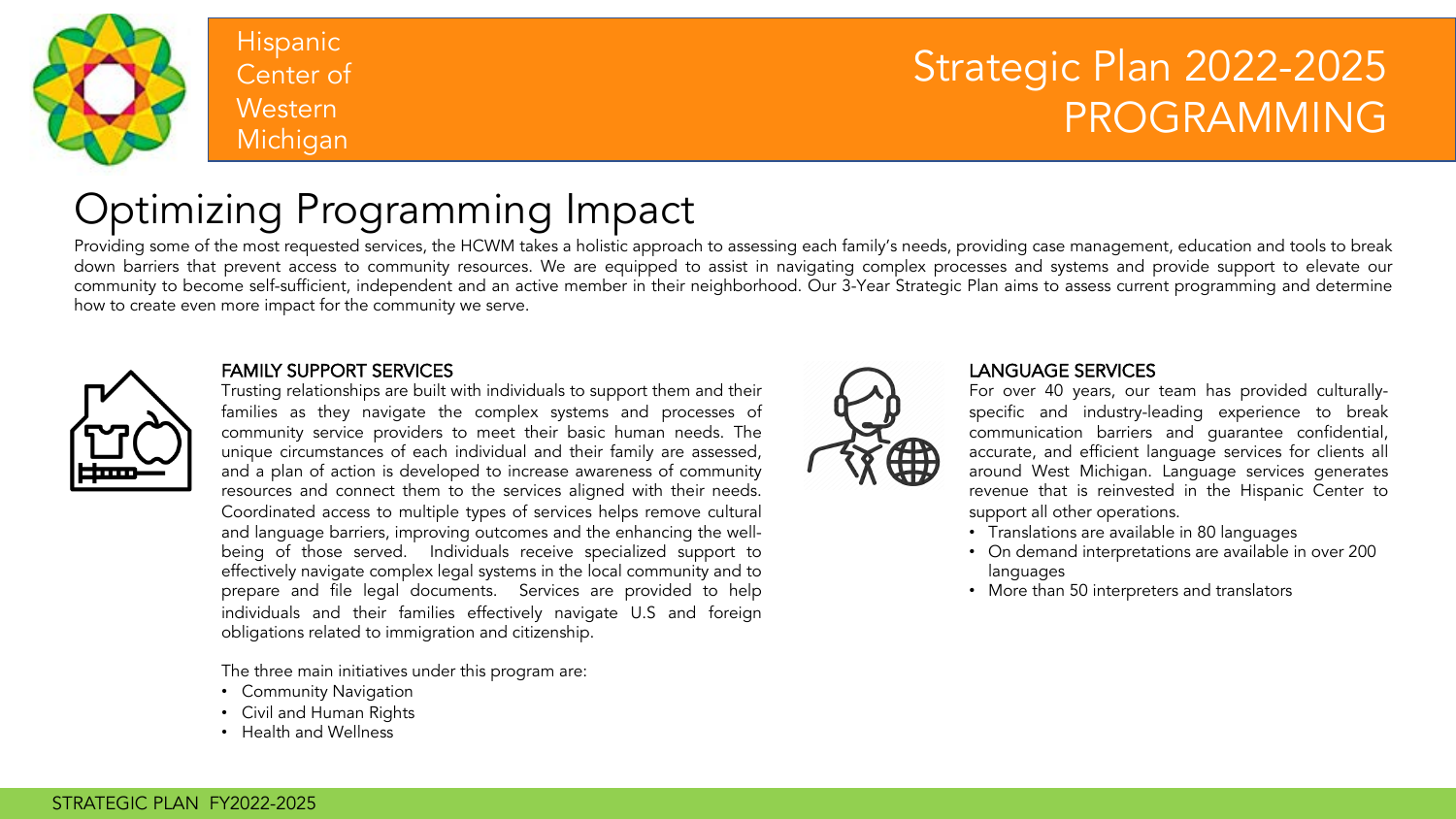

### Strategic Plan 2022-2025 PROGRAMMING

### Optimizing Programming Impact



#### WORKFORCE DEVELOPMENT SERVICES

Our Career Development Specialists provide our clients with support to access to programming, case management services, and technology that supports individuals find, secure, and maintain employment. Through different career services such as resume building, interview practice, job search help, etc. we set up our clients for success when entering the workforce.

Assistance to navigate employment related systems and agencies such as the U.S. Citizenship and Immigration Services and the State of Michigan Unemployment Insurance Agency is also provided.

The Hispanic Center of Western Michigan develops and maintains community relationships with local businesses and organizations to increase access to employment opportunities and advocacy for our clients and work towards the mutual goal of developing a vibrant workforce.

We also act as a technology hub, providing community members with the access to computers and internet needed to fulfill employment related tasks and responsibilities.



#### YOUTH & EDUCATION SERVICES

The Hispanic Center of West Michigan is a partner site for the Early Learning Neighborhood Collaborative Preschool Programs. Located at the San Juan Diego Academy, La Escuelita are two free bilingual classrooms designed to increase the accessibility of early scholastic resources for vulnerable children and provide quality education to children and provide quality education to children in our neighborhoods.

Our Youth Coordinator supports youth and their families navigating complex educational systems through school enrollment, FAFSA, college, and internship finding support.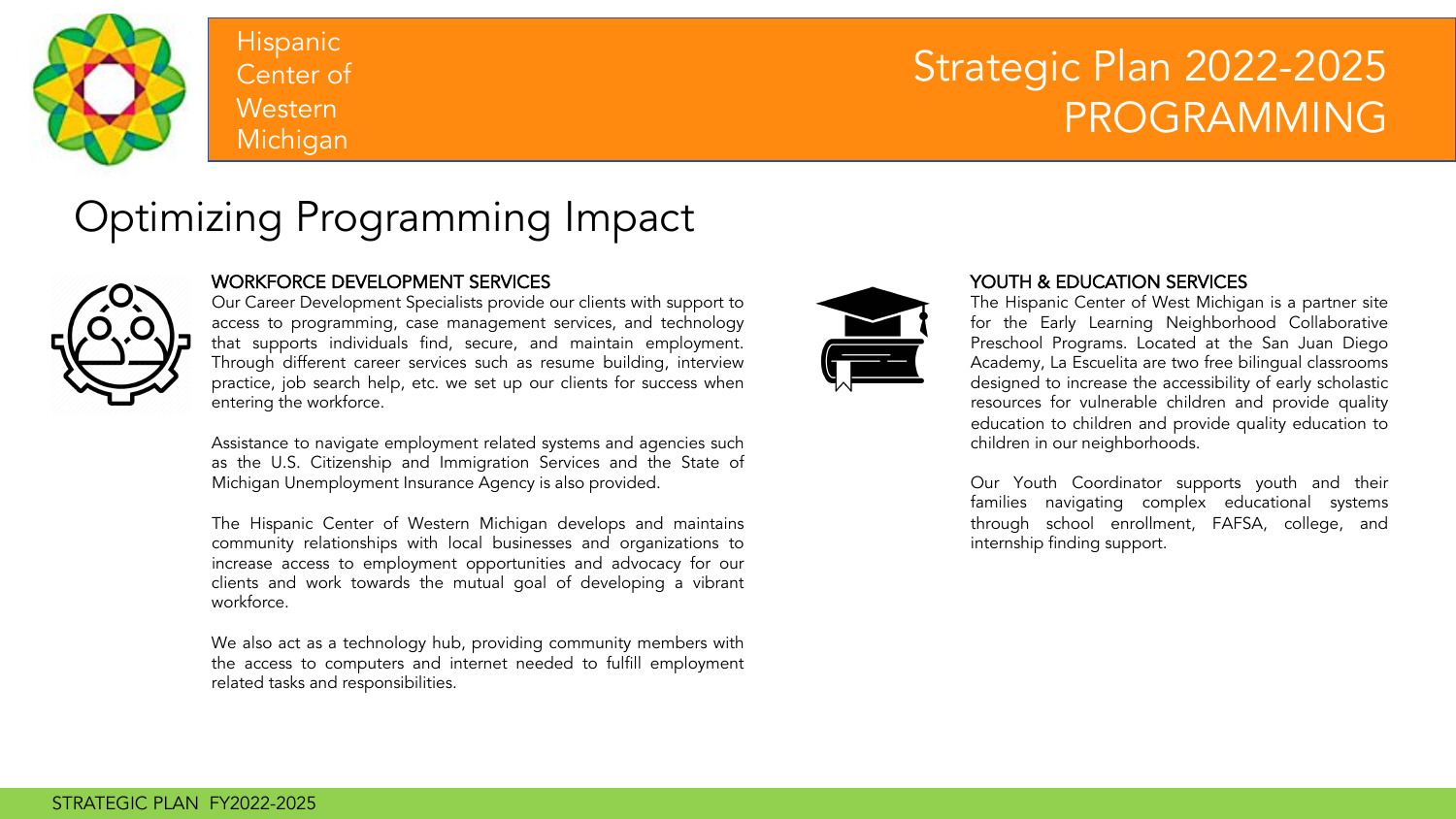

## Strategic Plan 2022-2025 COMMUNITY OUTREACH & PANDEMIC REPONSE

# Solutions Focused, Responsive and Innovative

Through the pandemic, we have learned a great deal about ourselves as an organization and how to best serve the needs of our community during a crisis. We responded to those needs rapidly with an innovative and out-of-the-box approach to finding solutions. It was equally important for us to remain open and enhance the services we already provide.

We also led many difficult and ultimately productive conversations with other organizations in the area to advocate for access to services for the community like COVID testing and vaccinations.



#### La Lucha

- Distributed over \$700,000 to almost 1,200 to community members that were not able to receive COVID relief funds
- Community organizations came together to collaborate to send money to these individuals and families

#### Food Distribution

- Food insecurity response for the community
- Began with daily distribution, then moved to weekly and finally bi-weekly
- Provided transportation
- Removed requirement to show ID open to everyone

### CERA – Covid Emergency Relief Assistance

• Assistance for those struggling with paying their utility bills and rent due to the negative impact of the pandemic.

#### Language Services

• Saw the discrepancy with disseminating vital COVID information in a timely manner and the native languages represented in Wester Michigan. We addressed this discrepancy through partnerships with Kent County, the Grand Rapids Community Foundation and foundations and organizations in Ottawa County, the Language Services department.

#### Flu shot, vaccination, and testing

• Responded to community needs, advocated for accessibility in location and language, removed ID requirement

#### Navigation

• Increased capacity of navigators to be able to assist more community members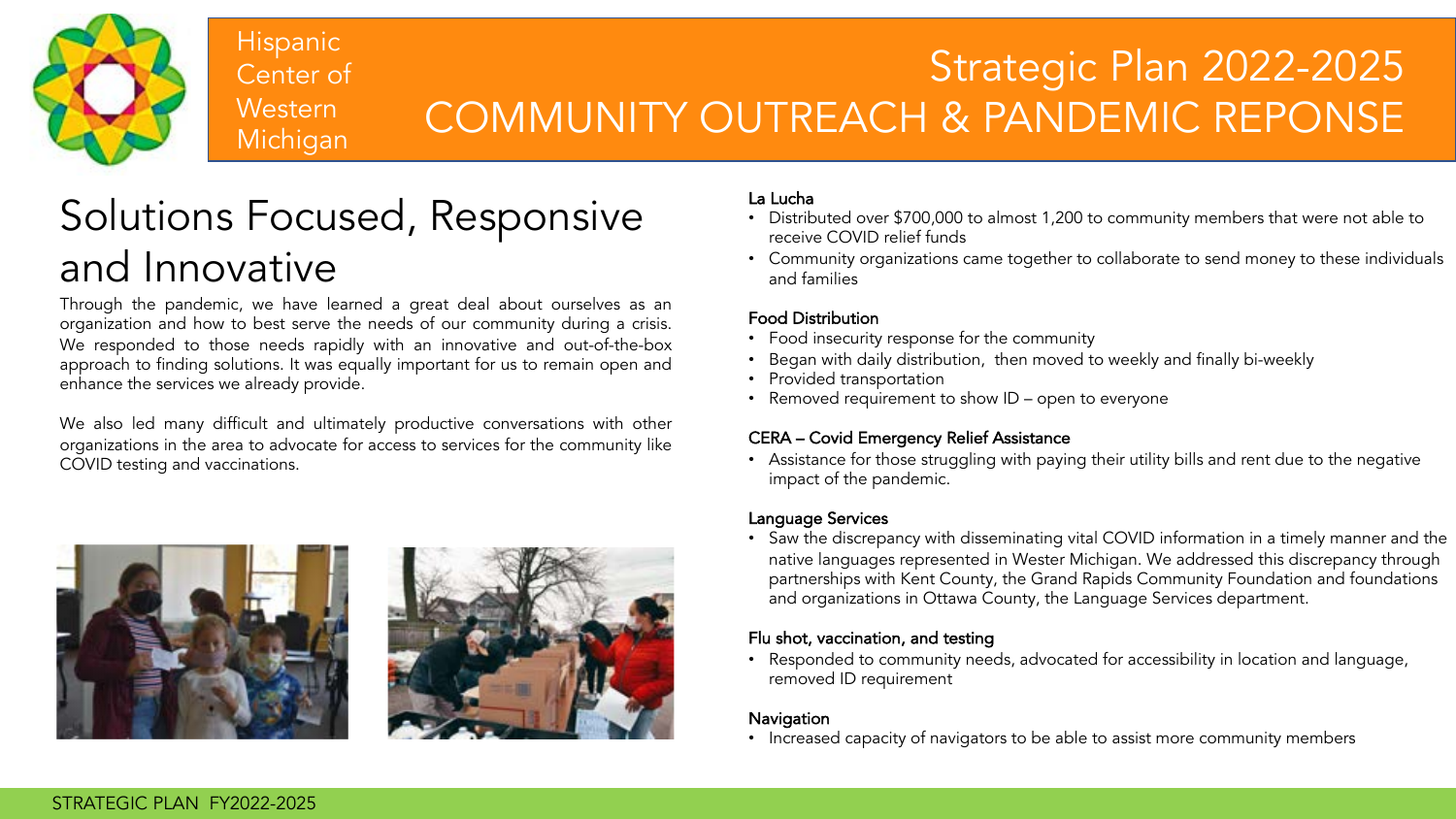

### Strategic Plan 2022-2025 OUR APPROACH

## An Inclusive Approach to Strategic Planning

In the fall of 2021, the Hispanic Center of Western Michigan embarked on a comprehensive and inclusive approach to building our 3-year strategic plan. We engaged the following stakeholders in the process:

#### • OUR COMMUNITY

- o Survey: Conducted the largest ever needs assessment / survey in Michigan specifically focused on the Latino community to help inform programming and priorities for the Center.
- o Focus Groups: A series of community focus groups conducted in Spanish and English to understand the needs of the community, to get feedback on the HCWM client experience and to help inform the strategic planning process.
- BOARD OF DIRECTORS: Engaged and sought input from the full board throughout the Strategic Planning process.
- **STRATEGIC PLANNING TEAM:** The Strategic Planning Team was carefully curated and included HCWM Leadership, select Board Members and Community Influencers who have served in HCWM Leadership / Board roles historically.
- STAFF: Engaged all employees and board members and solicited feedback during the annual staff retreat.

We adopted the SPiN model (Strategic Planning in Nonprofits) for the Strategic Planning process. The approach is both clear and action-oriented and provides a framework for not only developing the Plan but also the ongoing execution and evaluation of the Plan.

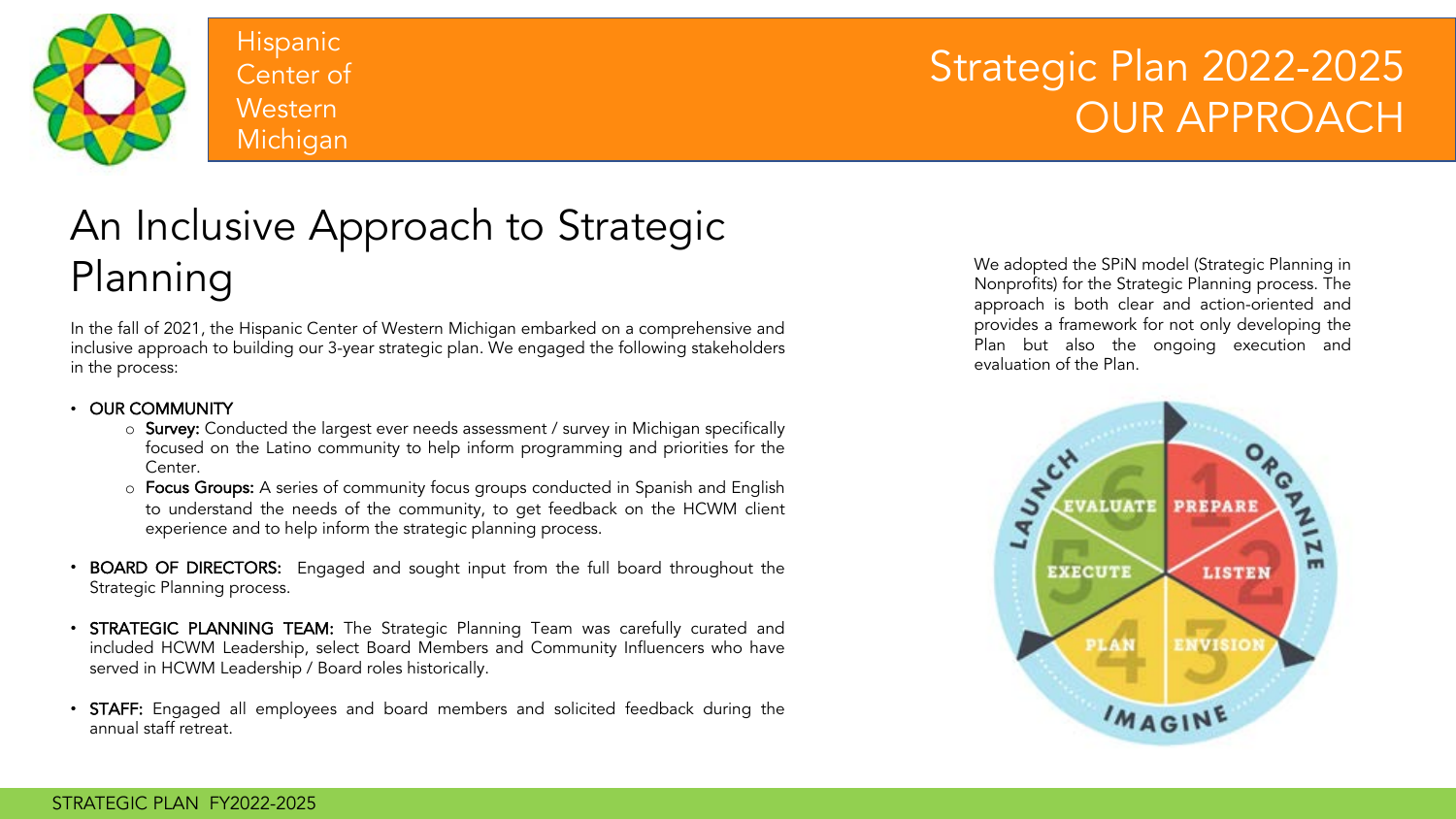

### Strategic Plan 2022-2025 THE BIG PICTURE

### 3-Year Strategic Goal

Our overarching goal is to offer the West Michigan Hispanic community a place and experience where they feel valued, supported, and treated with dignity and respect regardless of their situation or needs. We achieve this by designing and delivering high-quality programming for our community members through our culturally competent staff and in their preferred language.



#### Mission

Our re-imagined mission serves as the North Star for our Strategic Plan. Empowerment, equity, self-sufficiency and personalized prosperity inspire our strategic priorities, supporting initiatives and actions.

### Strategic Priorities

The Strategic Priorities that will help us achieve our goal and realize our mission include:

- 1. Financial Sustainability & Development
- 2. People & Culture
- 3. Community Engagement & Programming

### Impact

Our Strategic Plan is backed by data (community, programming, demographics and financial) with a focus on outcomes and supporting metrics.

### Values

Our newly developed values guide how we interact with our colleagues, community, partners, donors and foundations.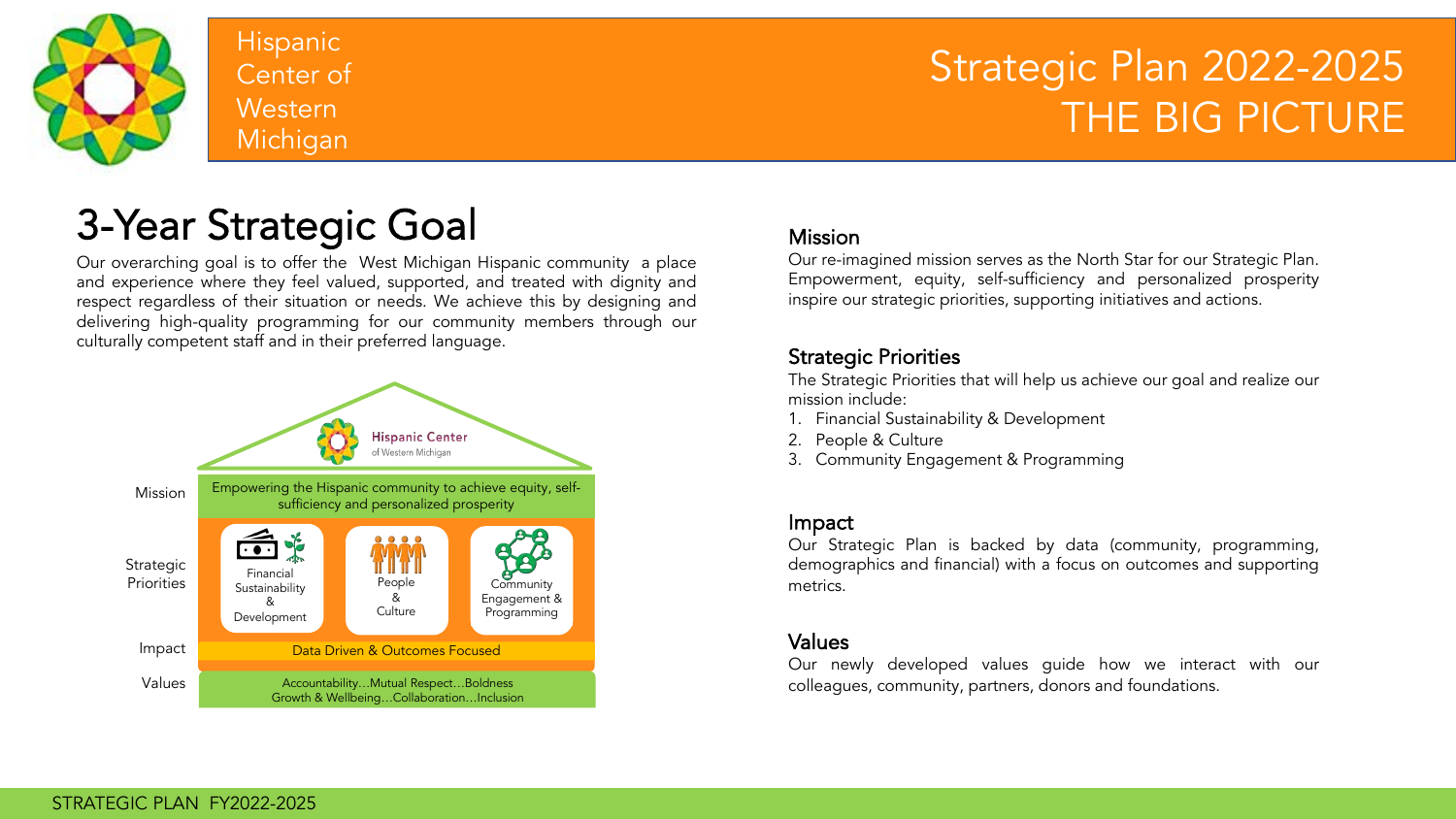

Strategic Plan 2022-2025 STRATEGIC PRIORITIES

GOAL: To further strengthen our financial position so we are able to expand our reach and services to increase our impact on the Latino community for years to come.

|                                                        | <b>Initiatives</b>                                  | <b>Activities</b>                                                                                                                                                                                                                                                                                                           |
|--------------------------------------------------------|-----------------------------------------------------|-----------------------------------------------------------------------------------------------------------------------------------------------------------------------------------------------------------------------------------------------------------------------------------------------------------------------------|
|                                                        | 1.1 Strengthen Revenue Streams                      | Develop and execute a robust Language Services strategy that optimizes<br>this significant revenue stream. Assess and strengthen events strategy and<br>secure partnerships with other organizations whose community events<br>align with the HCWM mission. Explore new partnerships to increase<br>revenue and visibility. |
| $\bigoplus$<br>Financial                               | 1.2 Secure Multi-Year Commitments                   | Conduct key community stakeholder analysis, develop a multi-year<br>commitment strategy, prioritize and implement. Develop and implement a<br>plan to build brand confidence by increasing visibility and presence in the<br>West Michigan community.                                                                       |
| Sustainability<br>$\boldsymbol{\alpha}$<br>Development | 1.3 Develop and Implement a Partnership<br>Strategy | Evaluate current partners and develop a finalized list of mutually beneficial<br>and authentic partners. Strengthen our partnership plan by researching<br>and securing new partnerships over the next 3 years.                                                                                                             |
|                                                        | 1.4 Infrastructure: Capital Campaign                | Create capital campaign exploratory committee. Conduct feasibility study<br>and present recommendation to board, key community influencers and<br>partners. Assign experienced resources to drive the campaign.                                                                                                             |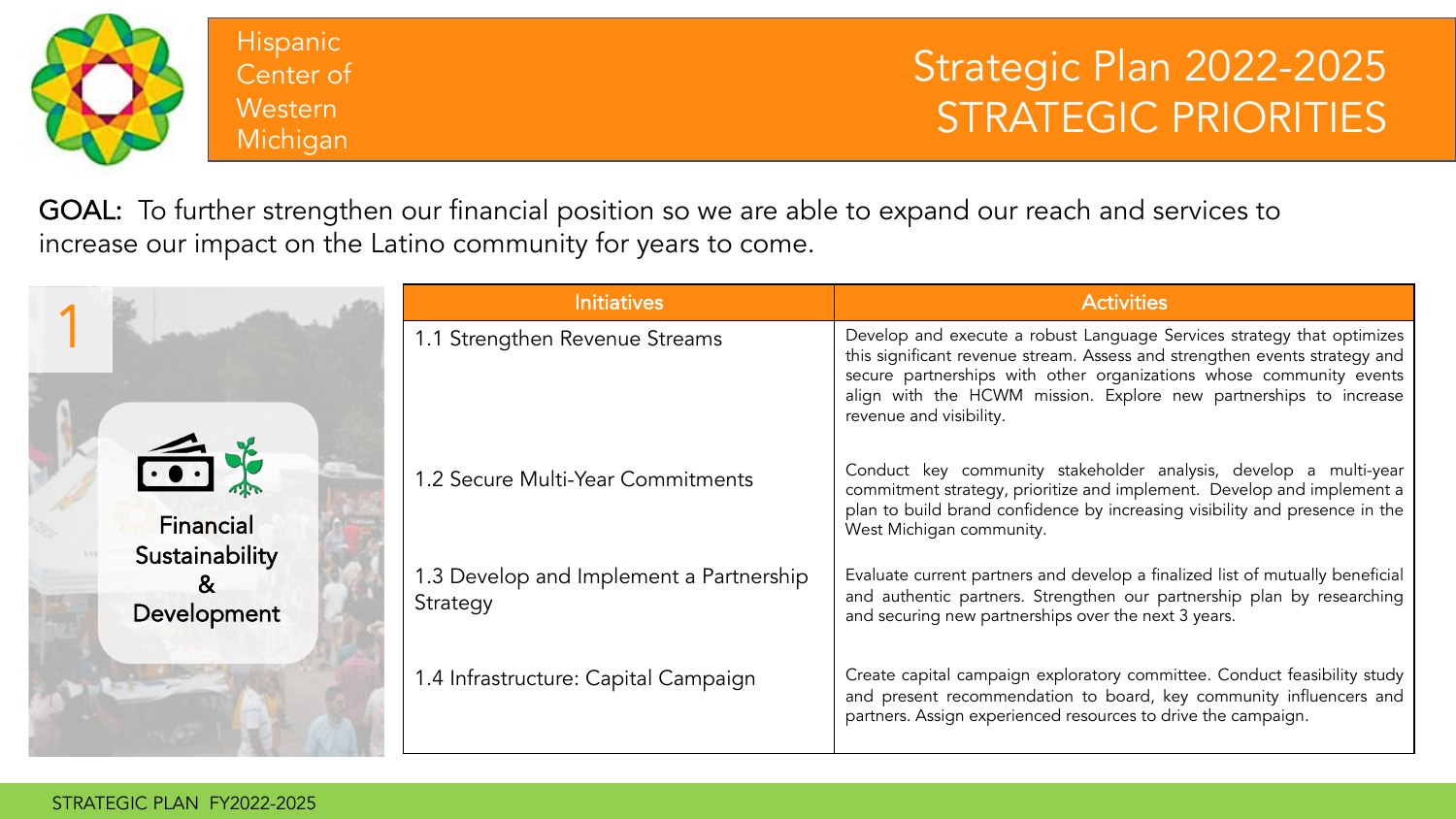

### Strategic Plan 2022-2025 STRATEGIC PRIORITIES

GOAL: To become the non-profit of choice for those wanting to be a part of and contribute to our community and mission.

|                                     | <b>Initiatives</b>                                 | <b>Activities</b>                                                                                                                                                                                                                                                                                                                                                                                                         |
|-------------------------------------|----------------------------------------------------|---------------------------------------------------------------------------------------------------------------------------------------------------------------------------------------------------------------------------------------------------------------------------------------------------------------------------------------------------------------------------------------------------------------------------|
|                                     | 2.1 Organizational Design and Talent<br>Management | Create and implement organizational design and talent management plan<br>including job descriptions, career paths, compensation review and benefits<br>analysis                                                                                                                                                                                                                                                           |
|                                     | 2.2 Board Effectiveness                            | Conduct board evaluation. Create and implement board effectiveness plan<br>including purpose, roles, expectations, terms, bylaws, and code of conduct.<br>Strengthen the onboarding process, improve board meeting content. Activate<br>supporting committees (programming, fundraising, finance and operations).<br>Develop a plan for retaining board member engagement post-board role.                                |
| People<br>8 <sup>2</sup><br>Culture | 2.3 Organizational Culture                         | Assess current culture via engagement surveys and focus groups, implement<br>mental health support services for direct services. Finalize and implement new<br>employee onboarding process. Develop and implement plan for staff meetings<br>and retreats throughout the year.                                                                                                                                            |
|                                     | 2.4 Client Experience                              | Map the client experience and develop a client feedback loop. Conduct social<br>media analysis and implement social media strategy. Focus on Latino diversity to<br>ensure the client experience is tailored to various cultures that comprise the<br>Latino community. Strengthen community outreach efforts and hire a community<br>outreach person. Map and improve intake process to ensure a seamless<br>experience. |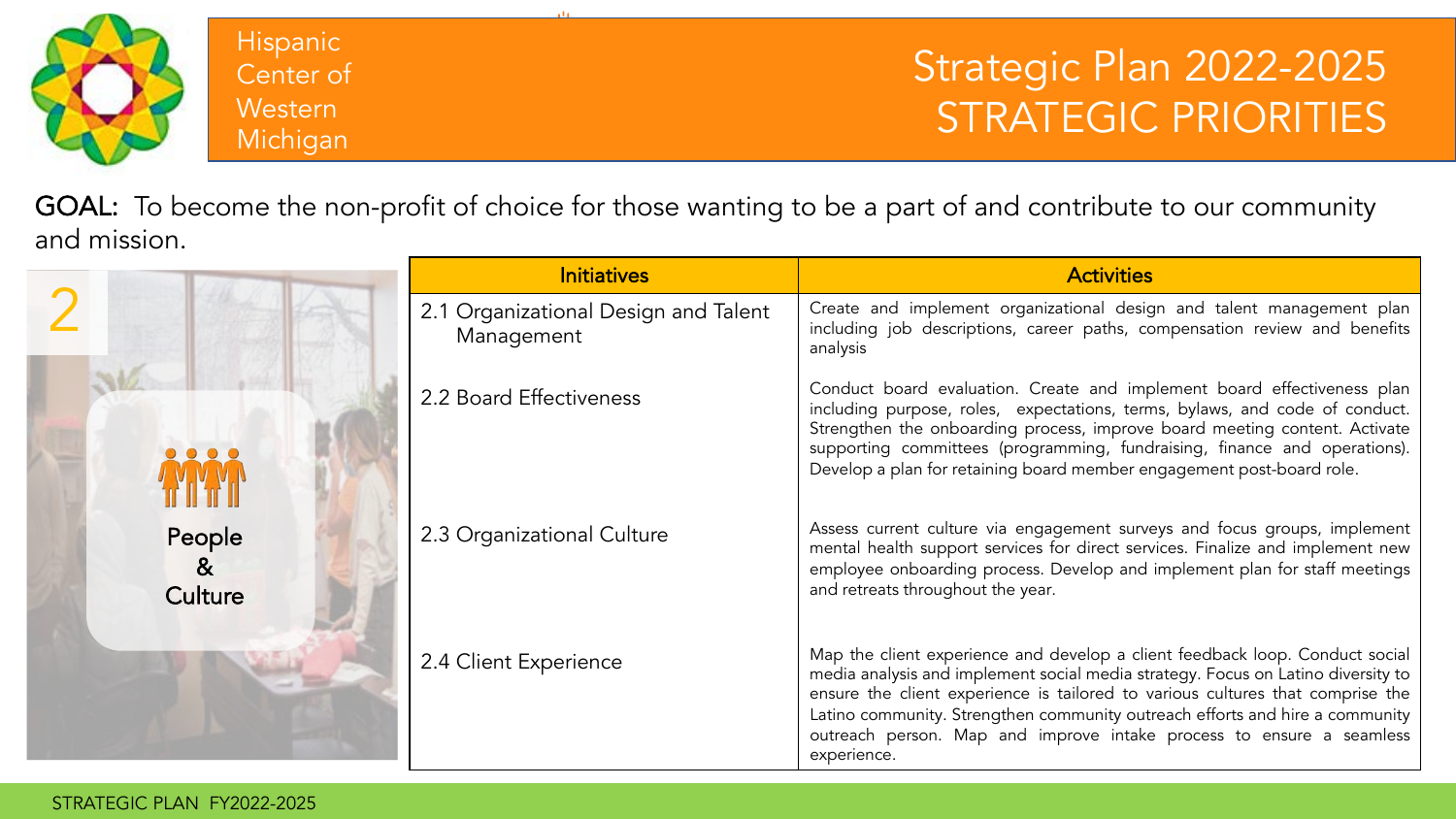

### Strategic Plan 2022-2025 STRATEGIC PRIORITIES

GOAL: Leverage community engagement and invest time evaluating, reshaping and securing funding to support our programming strategy in order to best serve the needs of the Latino community across West Michigan.

|                                          | <b>Initiatives</b>                                                                           | <b>Activities</b>                                                                                                                                                                                                                                                                                                              |
|------------------------------------------|----------------------------------------------------------------------------------------------|--------------------------------------------------------------------------------------------------------------------------------------------------------------------------------------------------------------------------------------------------------------------------------------------------------------------------------|
|                                          | 3.1 Community Advisory Group                                                                 | Engage a mix of community members who provide real-time, ongoing<br>feedback, insights and recommendations. Develop<br>expectations,<br>responsibilities and success metrics.                                                                                                                                                  |
|                                          | 3.2 Enhance & Leverage Navigation<br>Strategy                                                | Conduct navigation analysis to determine where to expand navigation services<br>and where to partner or outsource. Establish procedures for case<br>management, data collection, follow-ups and reporting. Develop and activate<br>a resource guide/page and host navigation information on the HCWM website.                  |
| Community<br>Engagement &<br>Programming | 3.3 Programming Analysis, Prioritization<br>Resourcing, Funding and Impact<br><b>Metrics</b> | Conduct analysis to add new programming offerings including Health &<br>Wellness and Legal Services. Conduct internal analysis of existing programs<br>including Youth partnerships and Workforce Development and implement<br>plans to strengthen / expand programming to meet the evolving needs of the<br>Latino community. |